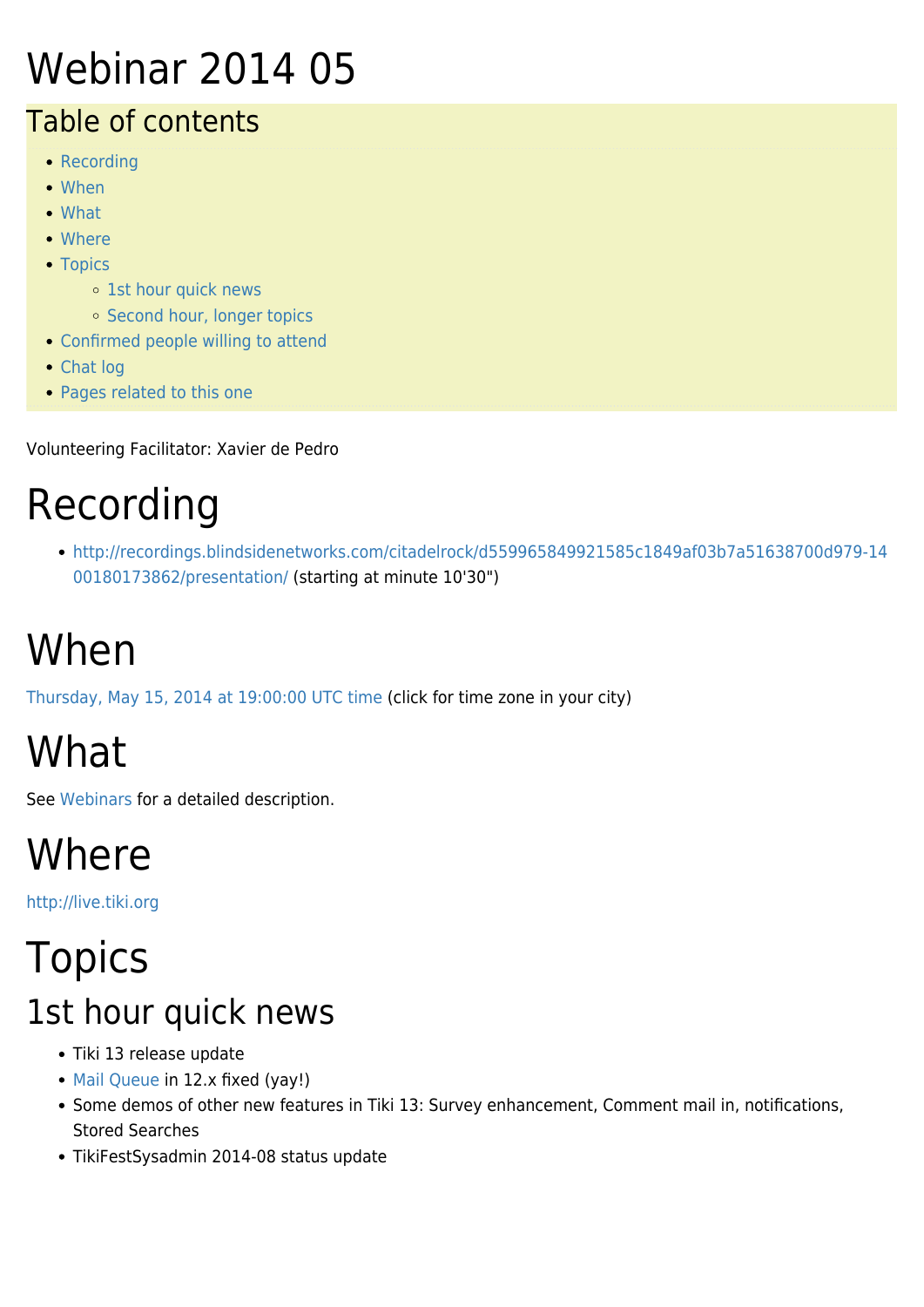#### Second hour, longer topics

#### [Upgrade Wizard](http://dev.tiki.org/Upgrade%20Wizard)

- $\circ$  Basic design and implementation will be introduced, and brainstorming  $+$  discussion can be held on which features are the most suitable to be added in the screens shown to novice tiki admins upgrading their Tiki X to Tiki Y.
- Tiki 13 longer discussion of topics not covered in the 1st hour if needed

#### Confirmed people willing to attend

- xavi
- luci
- nelson
- jonny B
- Jyhem
- $\bullet$  fmg

add you name here

## Chat log

```
Xavi (xavi): Polom...
Nelson (koth): polom
Jean-Marc Libs (Jyhem): Hi guys !
Nelson (koth): hello
sylvie: hello guys
sylvie: no micro - just spying ;-)
Jean-Marc Libs (Jyhem): No microphone Sylvie ?
Jean-Marc Libs (Jyhem): ok
sylvie: I am in a public room - can not really speak - and meeting rooms are busy
Xavi (xavi): :-)
sylvie: :-)
gezza: hiAll
Xavi (xavi): hi gezza
Jean-Marc Libs (Jyhem): silence is underrated :)
Jonny Bradley (jonnybradley): /me applauds Xavi
luciash d' being (luci): polom
Jean-Marc Libs (Jyhem): Hi Luci
Frank Guthausen (fmg): Hello.
luciash d' being (luci): tested the release "dry run" today with 12.1.1 but that is not
accepted so it will be 12.2 as only accepted format is X.Y
Jean-Marc Libs (Jyhem): Joël is in my place and hears us
Nelson (koth): ok, xavi was thinking 12.2 is better anyway
Jonny Bradley (jonnybradley): yay :)
Jean-Marc Libs (Jyhem): If 12.1 is broken, we should do 12.2
luciash d' being (luci): Frank ?
Jean-Marc Libs (Jyhem): Yes, I saw the emails :-(
Frank Guthausen (fmg): luci?
Jean-Marc Libs (Jyhem): It was just an agreement on the naming of the version
luciash d' being (luci): u wrote that on the webinar page
```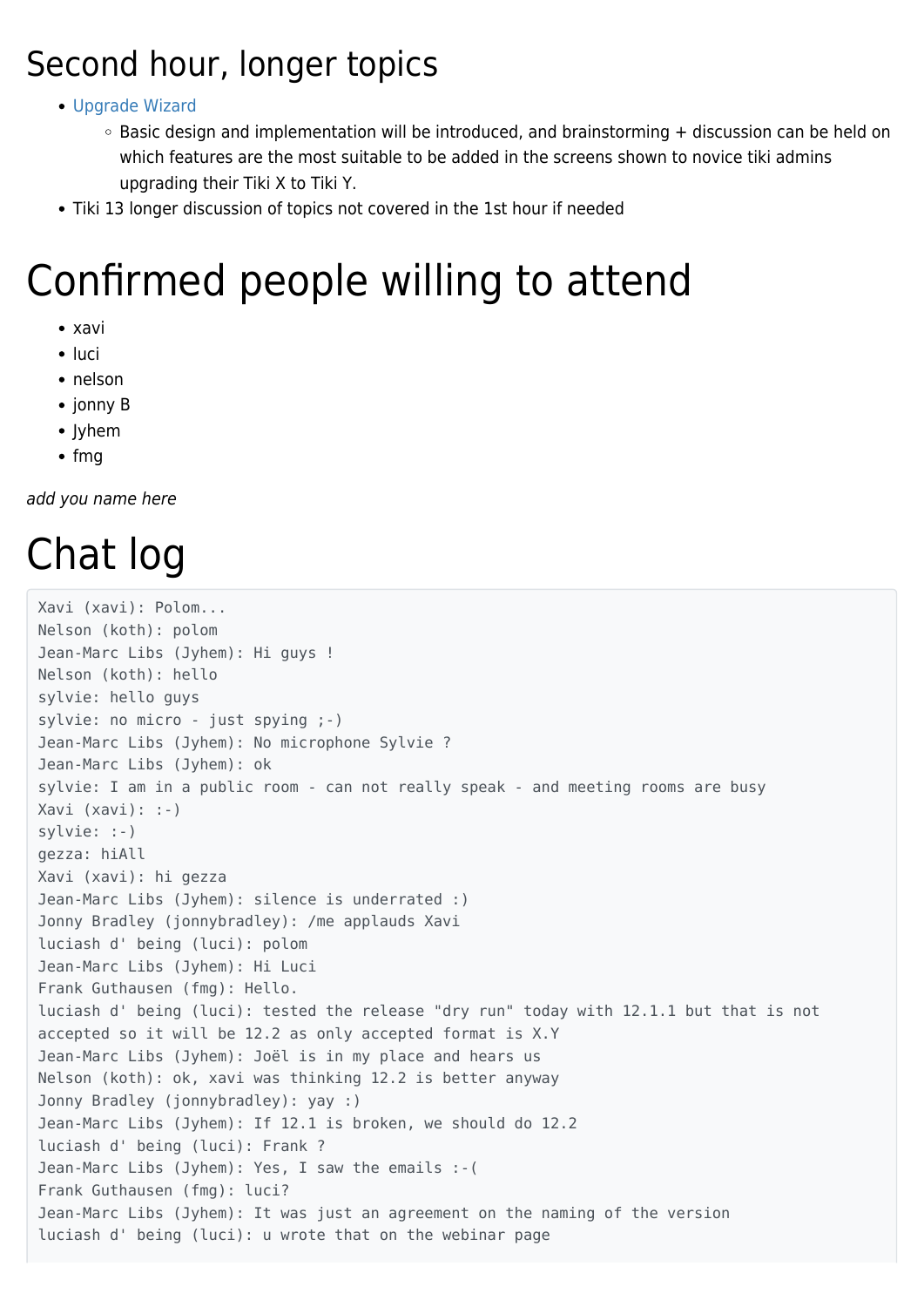Frank Guthausen (fmg): I wrote about TikiFest luciash d' being (luci): ah, sorry, right :) Xavi (xavi): Current topic: "Some demos of other new features in Tiki13" Guest: bsfez: Hi all luciash d' being (luci): it was Nelson Guest: bsfez: tks luciash d' being (luci): hi Bernard Xavi (xavi): hi Bernard Jean-Marc Libs (Jyhem): Hi Bernard Jean-Marc Libs (Jyhem): /me so happy Tiki is not in java (would not be among us if it was) :) Frank Guthausen (fmg): next? Xavi (xavi): :-) luciash d' being (luci): Java == headache Xavi (xavi): I agree Guest: bsfez: No backup is bad ! Guest: bsfez: NICE ! moving questions was a pain ! luciash d' being (luci): looks much more friendly luciash d' being (luci): great luciash d' being (luci): could be option to save "anonymous" instead of the username ? luciash d' being (luci): or empty string Guest: bsfez: We had already the issue with "Terms and Conditions; Age". Would be nice to have a switch. And if not anonymous just said it. Jean-Marc Libs (Jyhem): I think one of Xavi's point is to display whether the survey is anonymous to the person filling it luciash d' being (luci): That too, of course. Xavi (xavi): yes, jyhem, that's the point Xavi (xavi): and make the option (which might be missing) to make the survey not record users choices Xavi (xavi): somehow luciash d' being (luci): :D luciash d' being (luci): this is awesome Jean-Marc Libs (Jyhem): Very nice Jean-Marc Libs (Jyhem): Does it only work when you have notifications (which you said would appear in Tiki14) ? luciash d' being (luci): it seems to work in trunk == Tiki 13, no ? luciash d' being (luci): or is it custom Tiki dev version ? luciash d' being (luci): never work as root ;-) Jonny Bradley (jonnybradley): poll surveys textarea hidetoolbar is a shared pref - bad! :) luciash d' being (luci): oh, magic ! how did you do that ? ... :) gezza: nice Xavi (xavi): yes, sounds nice Guest: bsfez: Remind me something :) luciash d' being (luci): Did anybody say Google+ ? :) luciash d' being (luci): blogs ? luciash d' being (luci): very nice Jean-Marc Libs (Jyhem): How many replies can you do ??? Unlimited ? Jean-Marc Libs (Jyhem): About spammers. Jonny Bradley (jonnybradley): brb Jean-Marc Libs (Jyhem): If they get one correct email for mail-in, they can do whatever they like, correct ? Jean-Marc Libs (Jyhem): Yes, it's hard to find but once you get ONE, you win, correct ? Nelson (koth): I think at the moment it might be, will need to ask LP Guest: bsfez: I'm sorry... I have to go. (23h00) Guest: bsfez: goodbye all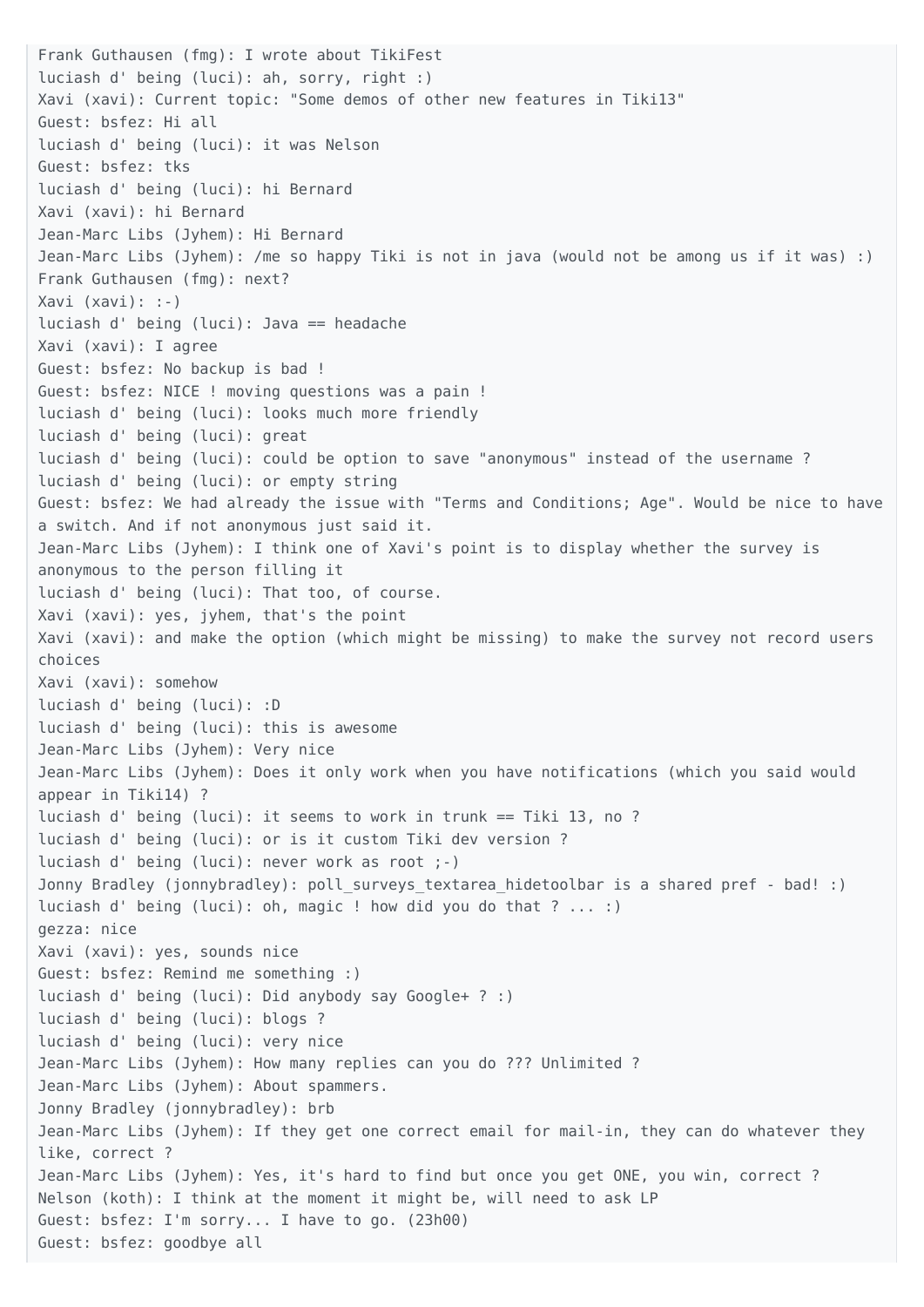luciash d' being (luci): can you lower your mic volume a bit gezza ? Xavi (xavi): g'bye Xavi (xavi): and jyhem, you need to raise the volume of your mic luciash d' being (luci): second hour :) gezza: i've lowered the mic :) Frank Guthausen (fmg): TikiFest! Frank Guthausen (fmg): one more topic 1st hour Xavi (xavi): Wizards -> Upgrade Wizard luciash d' being (luci): Frank: ahh, we missed that one it seems :) Jean-Marc Libs (Jyhem): Like the release pages, only interactive? I love the idea :-) luciash d' being (luci): can u hold on after this wizard topic ? Frank Guthausen (fmg): I guess yes Nelson (koth): sorry Frank Nelson (koth): I had in my head the wiki page from earlier, it is an importnat tpoic the Sysadmin Tikifest Nelson (koth): let xavi finish and we can cover that Xavi (xavi): http://dev.tiki.org/Upgrade+Wizard gezza: isnt gravatar removed now? Jonny Bradley (jonnybradley): WordPress bought it i think :( luciash d' being (luci): why is somewhere question icon and somewhere "i" icon ? Nelson (koth): I hadn't noticed it before lol luciash d' being (luci): maybe those "?" have link to doc page and "i" are just quick info without link ? gezza: i is when it is only a popup, questionmark also point to a page on doc.tiki.org luciash d' being (luci): ok gezza: but it should be same Nelson (koth): should be easy to change to the same if it works like that Nelson (koth): change field types is dangerous for people who don't understand Jonny Bradley (jonnybradley): change field types is dangerous and advanced Nelson (koth): should we be advertising kaltura less? luciash d' being (luci): but i welcome it is back gezza: maybe only basic prefs should appear here luciash d' being (luci): instead of going to MySQL Adminer Jonny Bradley (jonnybradley): there's vimeo tracker fields too (better) Nelson (koth): I think maybe we can all go through and discuss on a wiki page Jonny Bradley (jonnybradley): yy Jonny Bradley (jonnybradley): http://dev.tiki.org/Upgrade+Wizard Jean-Marc Libs (Jyhem): I appreciate to know about change field type is back! Changing them in phpmyadmin is a pain Nelson (koth): well, I suppose it is fine that we can have advanced features here as well, there is a big exclamation mark next to the dangerous/complicated ones. Jean-Marc Libs (Jyhem): Does "Tiki Connect" mean anithing to english speakers ? What about "Tiki community feedback" ? Frank Guthausen (fmg): Jean-Marc: why phpmyadmin? There're six commandline consoles given to  $you ; -)$ luciash d' being (luci): Can we please for the larger icons use some of the https://themes.tiki.org/Icon+Fonts for example http://www.webhostinghub.com/glyphs/ ??? To make it look more consistent ? For small icons we are already replacing with glyphicons Frank Guthausen (fmg): dump database, edit it with cat, sed, head, tail... and restore the database luciash d' being (luci): All the large ones luciash d' being (luci): yes Xavi (xavi): Life? or Live? luciash d' being (luci): Life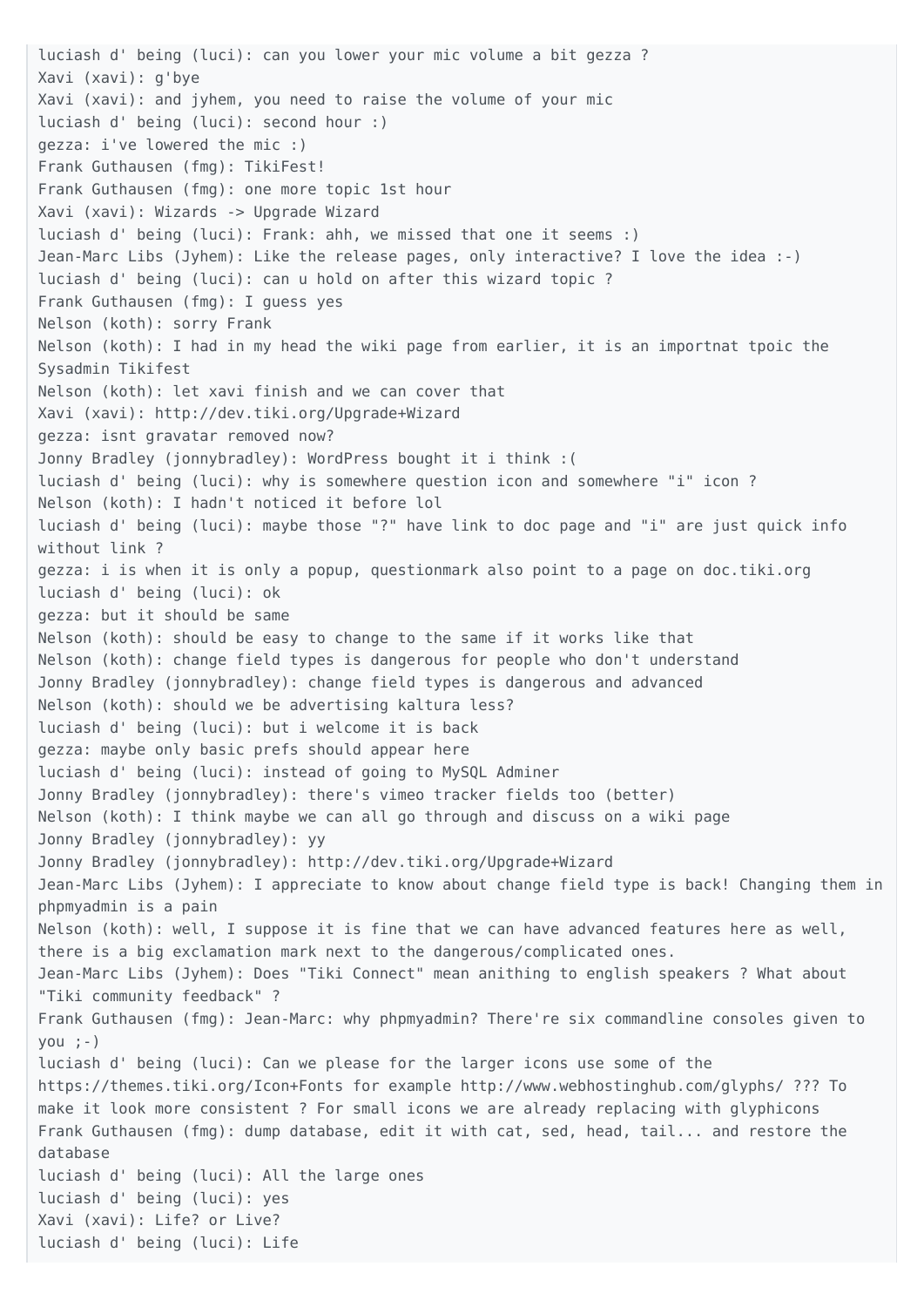luciash d' being (luci): It was to collect stats I thought how many people use Tiki Jean-Marc Libs (Jyhem): Life is like "stored query". It's what WE want to do with it, not what it means to the person who sees the checkbox Jean-Marc Libs (Jyhem): Let them create a show instance :) luciash d' being (luci): Actually button or icon to send a bug report directly from the page where the bug occured would be useful (with screenshot using jCapture perhaps ?) luciash d' being (luci): Like and Dislike ? :) luciash d' being (luci): It does not send any sensitive data so far except the contact info right ? luciash d' being (luci): And where who can review these data ? Xavi (xavi): Admin assistance? Xavi (xavi): instead of Usability Jean-Marc Libs (Jyhem): Well, these people who dowload Tiki and try to use it: users :) luciash d' being (luci): No idea Jean-Marc Libs (Jyhem): They are also useful for people who upgrade from LTS to LTS. Most of them do not follow our mailing lists Xavi (xavi): "TikiFestSysadmin 2014-08 status update" Jonny Bradley (jonnybradley): http://tiki.org/TikiFestDevOps Jonny Bradley (jonnybradley): right? Nelson (koth): yes Jean-Marc Libs (Jyhem): I don't take plane probably Jean-Marc Libs (Jyhem): I probably live closer than some other german people :-) Jonny Bradley (jonnybradley): Torsten was talking about TikiCamp II Jean-Marc Libs (Jyhem): Even one month is good enough for me. Jonny Bradley (jonnybradley): I'm still waiting to find out about other summer work travel, so i'm 50/50 (maybe less) Jean-Marc Libs (Jyhem): I'm close to 100%, whichever precise place. Jean-Marc Libs (Jyhem): Just like TikiFestCEST :) Jean-Marc Libs (Jyhem): Will they kick us out at 18:00 ? luciash d' being (luci): Yes. I will update the wiki page soon about it. Jean-Marc Libs (Jyhem): Apparently, technical issues are easier than administrative issues :-) Jonny Bradley (jonnybradley): :) Jean-Marc Libs (Jyhem): Thanks, sounds good so far luciash d' being (luci): When is the T13 branching - me releasing 12.2 then ? sylvie: well done - thank you Jean-Marc Libs (Jyhem): Thanks Xavi luciash d' being (luci): yes, I can Xavi (xavi): thks (it was my first webinar as facilitator) luciash d' being (luci): tomorrow or Monday, does not matter Xavi (xavi): +1 for 12.2. on Monday luciash d' being (luci): ok, lets do it on Monday luciash d' being (luci): good job Xavi :) luciash d' being (luci): I wondered why it is disabled actually :-p luciash d' being (luci): You can put it on doc site Xavi, jonny will do proper fix ;-) Nelson (koth): ok, tks xavi Nelson (koth): tks everyone else too sylvie: :-) sylvie: bye guys Frank Guthausen (fmg): bye all gezza: bye Jean-Marc Libs (Jyhem): bye